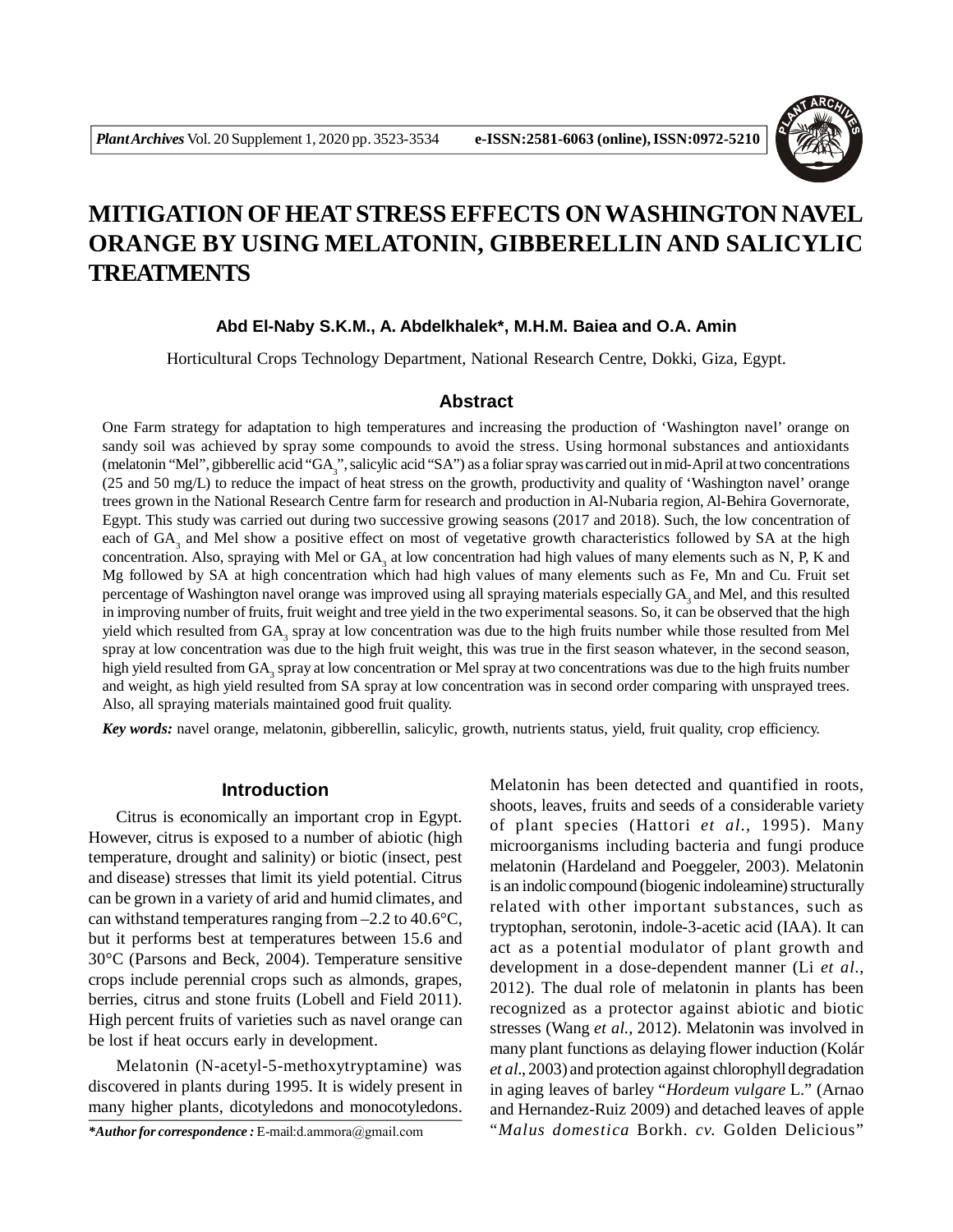protecting the photosystems from damage (Wang *et al.,* 2012). Melatonin functions in plants can be recognized into three categories: firstly; growth promoters as auxins (Kolár and Machackova, 2005); secondly; antioxidants for free radicals and serve as a first-line defense against oxidative stress (Van Tassel *et al.,* 2001); thirdly; In plants, MEL is considered to be involved in many physiological processes, *e.g.* root and shoot development (Park, 2011), flowering, flower and fruit development or delaying leaf senescence (Kolar *et al.,* 2003), ion homeostasis (Sarropoulou *et al.,* 2012) and other functions (signal molecules for regulation of flower development, or maintenance of developmental stages in fruit tissues) (Paredes *et al*., 2009). Arnao and Herna´ndez-Ruiz (2006) hypothesized that exogenous melatonin might cause changes in the concentration of endogenous free IAA. The chemical structure of melatonin (indoleamine) is similar to auxin-IAA hormone. This indolamine also increases photosynthetic efficiency of chlorophyll in plants (Tan *et al.,* 2012). Exogenously, applied MEL affects developmental processes during both vegetative and reproductive growth, so it seems that it may play a similar role in plants as this hormone.

Gibberellic acid (GA3), Gibberellins are natural growth hormones playing a primary role in stimulating the auxin reaction, that help in growth and development of many plants as well as their direct effect on internode elongation, flowering, fruiting, quality and yield. Such, they have numerous physiological effects on germination, stem elongation, leaf expansion, growth, flowering and cell expansion (Taiz and Zeiger, 2010). Exogenous application of  $GA_3$  to plants causes increase in the activities of many key enzymes and photosynthesis (Aftab *et al.,* 2010).  $GA<sub>3</sub>$  applied at fruit set is used extensively to increase the berry size of *Vitis vinifera* seedless table grapes, and primarily affect the growth by controlling the cell elongation and division, which reflected on yield and its components and fruit quality of various grape cultivars (Pires *et al.,* 2000).

Salicylic acid is an endogenous growth regulator of phenolic nature and acts as potential non-enzymatic antioxidant that participates in the regulation of many physiological processes in plants, such as stomatal closure, photosynthesis, ion uptake, inhibition of ethylene biosynthesis, transpiration and stress tolerance (Khan *et al.,* 2003 and Simaei *et al.,* 2012). Salicylic acid stimulates flowering, increases flower life, retards senescence, and increases cell metabolic rate (Bhupinder and Usha, 2003). It can regulate plant growth (Amanullah *et al*., 2010). SA application influences a wide variety of plant processes and induces antioxidant synthesis (Yordanova and Popova, 2007). Recently, SA has received a particular attention because it is a key signal molecule for expression of multiple modes of plant stress resistance which has been recognized as a regulatory signal mediating plant response to abiotic stresses such as salinity and drought (Chini *et al.*, 2004), chilling (Kang and Saltveit, 2002), heavy metal tolerance (Freeman *et al.*, 2005), heat (Larkindale *et al.*, 2005), and osmotic stress (Borsani *et al.*, 2001). The efficacy of SA application depends greatly on plant species, stage of growth, concentration, method and time of application and environmental conditions as reported by Senaratna *et al.,* (2000).

This work aimed to investigate the growth promoting activity of some compounds (Melatonin, Gibberellic acid or salicylic acids) at two concentrations on growth of Washington navel orange trees and its reflection on yield and yield components as well as fruit quality.

### **Materials and methods**

'Washington navel' orange (*Citrus sinensis* L. Osbeck) trees, grafted on volkamer lemon rootstock (*C. volkameriana,* L), were about twelve years old, and in healthy and uniform condition, planted in a system of 3.5  $\times$  5 meters, and grown on sandy soil in the National Research Centre farm for research and production in Al-Emam Malek village, Al-Nubaria region, Al-Behira Governorate, Egypt. This study was carried out during two successive growing seasons (2017 and 2018).

The use of hormonal substances and antioxidants (melatonin "MEL", gibberellic acid "GA<sub>3</sub>", salicylic acid "SA" ) as foliar spray was in each season in mid-April and either at two concentrations (25, 50 mg/L) to reduce the impact of heat stress on the growth, productivity and quality.

MEL (product from ScienceLab.com, Inc. Chemical Laboratory Equipment, 14025, Smith Road, Houston, Texas77396, USA). Melatonin is soluble in both water and lipid so it may act as a universal hydrophilic and hydrophobic antioxidant (Janas and Posmyk, 2013).

GA3 (product from ScienceLab.com, Inc. Chemical Laboratory Equipment, 14025, Smith Road, Houston, Texas77396, USA).

SA (product from Bio-World 4150 Tuller Rd., Ste 228 Dublin, OH 43017, USA).

Salicylic acid was initially dissolved in a few drops of Dimethyl sulfoxide and the final volume was reached by adding distilled water, then the pH was adjusted at 6-7 with NaOH  $(1.0N)$ .

This was done comparing with the trees sprayed with water (control). All spray solutions contained 0.1% triton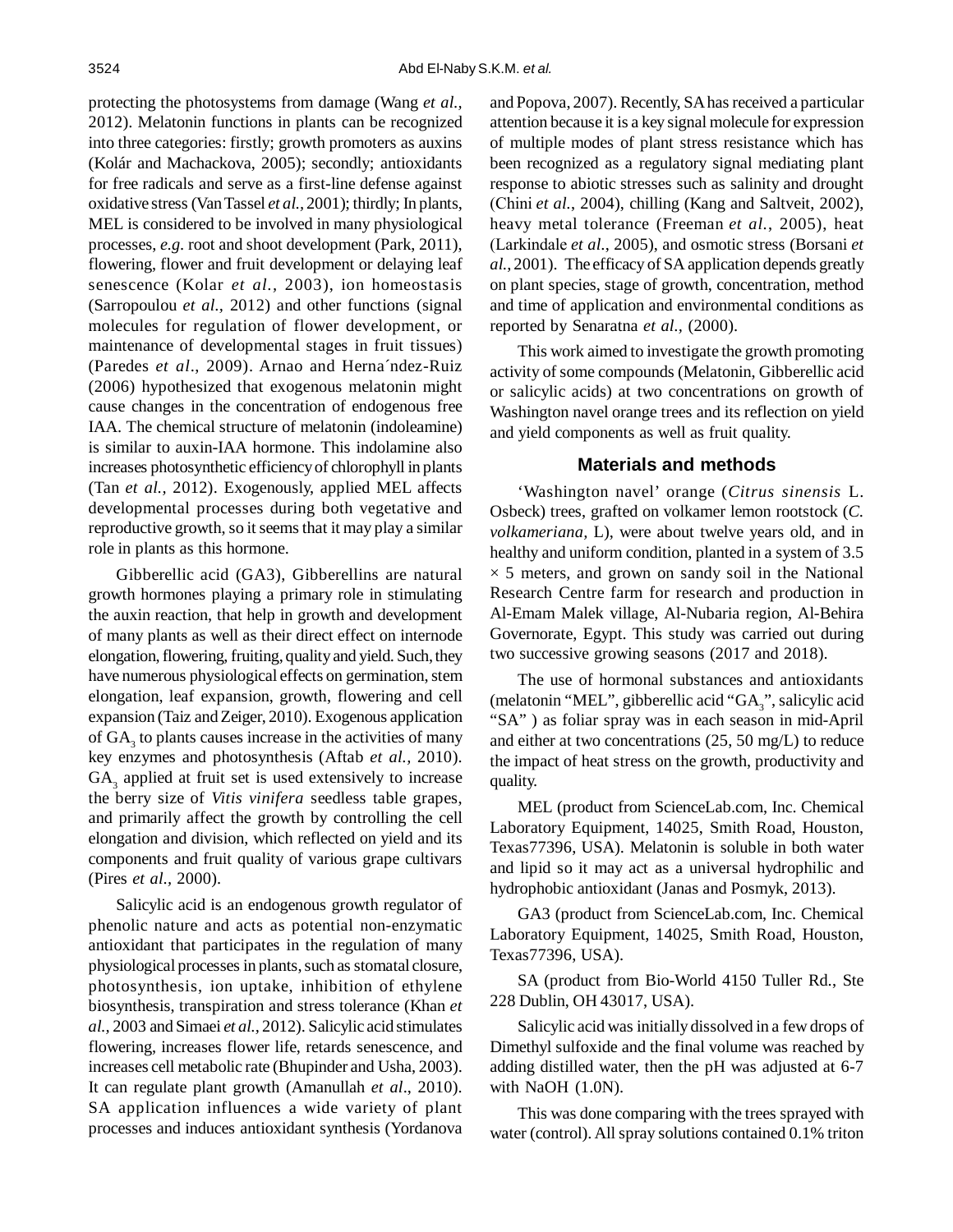B as a wetting agent to avoid the surface tension and sprayed till run off. Each tree received 20 L of the applied solution, in the morning hours of the day in mist form.

Other horticultural practices were similar for all trees and also as recommended from national campaign for improving citrus productivity in Egypt. Drip irrigation system was used to irrigate all trees. A complete randomized block design was adopted in this experiment with seven treatments, where each treatment contained three replicates with one tree each.

### **Measurements:**

**Growth and yields:** In early September, leaf area was measured using the formula of 0.608 constant  $\times$ (maximum leaf length  $\times$  maximum leaf breadth) according to Shrestha and Balakrishnan (1985). Number of shoots/ one-meter branch, Number of leaves/shoot and shoot length were measured. Chlorophyll content was determined as CCI (Chlorophyll Content Index) using Chlorophyll content Meter 003109 (CCM-200 plus Opti -Sciences). At commercial harvest (colour break) in early December, yield as weight and number of fruits per tree were recorded. Canopy volume of trees was measured in early December which tree shape was considered as a one-half of a probate sphere (volume =  $4/6 \times \pi \times$  height  $\times$  radius2 "which  $\pi = 22/7$ ") as described by Roose *et al.,* (1989). Cropping efficiency was calculated by dividing the fruit yield weight by the canopy volume according to Whitney *et al.,* (1995).

**Fruit set:** During the last week of June in each season, fruit set percentage was determined using the following formula:

# % 100 *Total numberof flowers per shoot Numberof fruitssetting onthe shoot Fruit*

**Leaf mineral composition:** leaf samples were collected in early September and were mature fully expand from non fruiting non flushing spring cycle growth (5 old month) according to Jones and Embleton (1960), then washed, dried at 70°C until a constant weight, ground and digested using an acid mixture consisting of nitric, perchloric and sulfuric acids at ratio of  $8 : 1 : 1$  (v/v), respectively according to Chapman and Pratt (1978). Nitrogen was measured by semi-micro Kjeldahl method of Plummer (1978). Phosphorus was determined using a spectrophotometer at 882-OVV by the method outlined by Jackson (1973). Potassium, calcium and sodium were determined by a flame photometer "Jenway PFP7". Magnesium, iron, manganese, zinc and copper were determined using atomic absorption Spectrophotometer "Perkin Elmer 1100" (Cottanie *et al.,* 1982). These measurements were performed in Agricultural Services Unit and Laboratory Analysis of Research Project (Micronutrients and Other Plant Nutrition Problems in Egypt) in the National Research Centre.

**Fruit quality:** ten fruits were randomly sampled per each tree to determine weight, diameter and peel thickness, then from the juice to estimate total soluble solids percentage (TSS Brix %) using Carl Zeiss hand refractometer, total acidity as anhydrous citric acid % and vitamin C. The latter was expressed as mg ascorbic acid per 100 ml juice according to A.O.A.C. (1995).

**Statistical analysis:** The data obtained in each season were analyzed by ANOVA according to Snedecor and Cochran (1982). Means were separated by Duncan's (1955) multiple range test using a significance level of  $P < 0.05$ .

### **Results and Discussion**

Data presented in Fig. 1 show that all spraying materials improved vegetative growth characteristics of 'Washington navel' orange trees compared to unsprayed trees. Spraying trees with "Gibberellin 1" gave the highest number of shoots/branch, followed by "Gibberellin 2" in the first season, while, "Salicylic acid 2" or "Gibberellin 2" were the highest in the second season, respectively. Spraying trees with "Gibberellin 1" and "Salicylic acid 2" gave the highest Number of leaves/shoot in the first season, while using "Salicylic acid 1" and "Melatonin 1" were the best in the second season. Regarding shoot length, all spraying treatments improved it especially "Melatonin 1 and 2" in the two seasons. which "Salicylic acid 2" and "Melatonin 2" gave the highest leaf area in the first season, while, no obvious difference between treatments in the second season, despite the superiority of "Gibberellin 2" and "Melatonin 1 and 2" treatments. Also, spraying "Salicylic acid 1" gave the highest chlorophyll content index in the second season, while, no clear differences between all treatments in the first season*.*

Photosynthesis plays an important role in plant productivity and takes place in green leaves and depends on its content of chlorophyll. Such, the low concentration of each GA and Mel show the positive effect on almost all vegetative growth characteristics followed by SA at high concentration. Due to the fact that, melatonin possesses both lipophilic and hydrophilic properties, it may be easy for the molecule to cross morpho-and physiological barriers with minimal difficulty, resulting in the rapid transport of the molecule into plant cells, since one melatonin molecule may scavenge up to 10 free radicals (Tan *et al.*, 2007). Its antioxidant activity may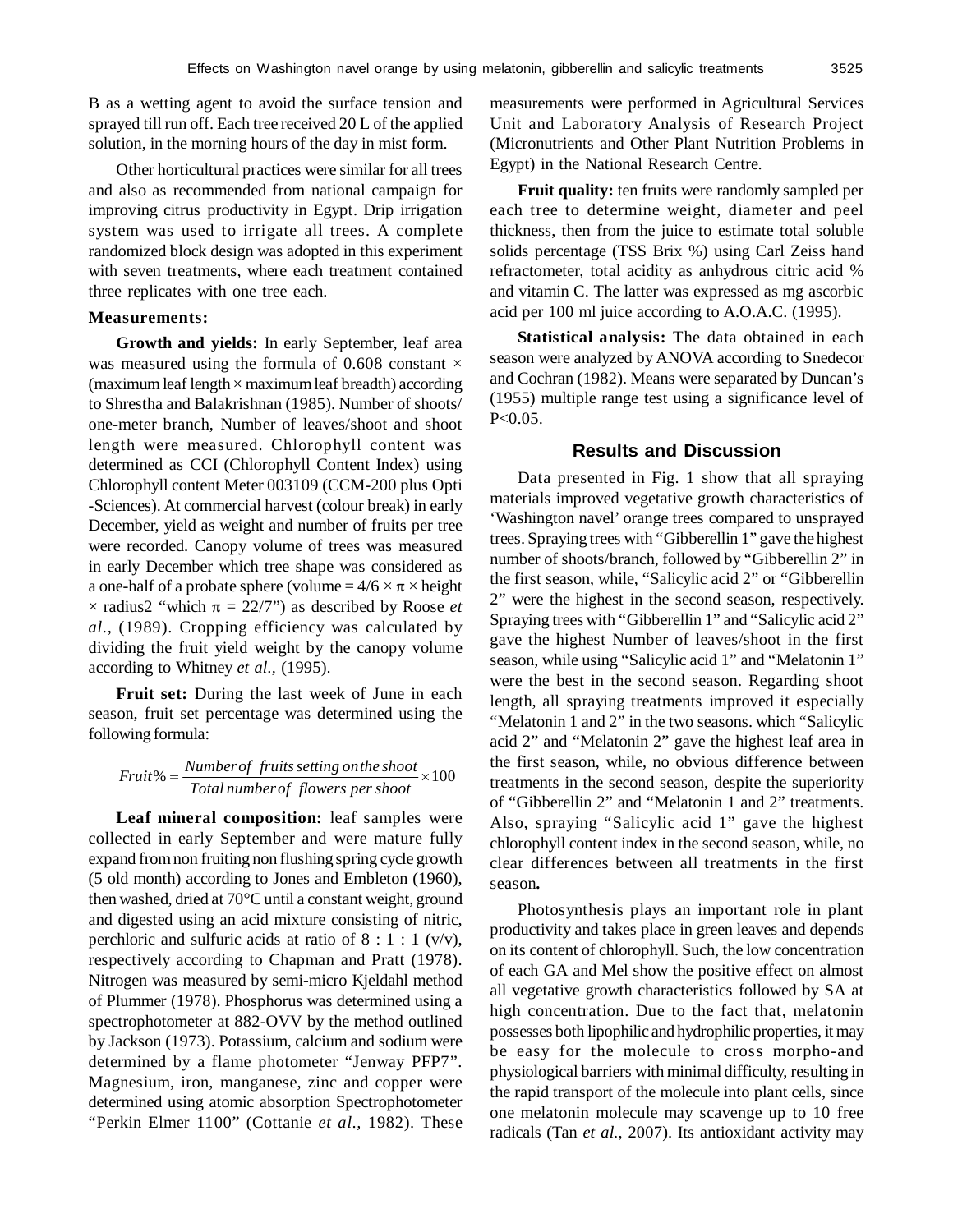manifest itself in several ways: (i) direct free radical scavenging, (ii) elevating the antioxidant enzyme activity, (iii) protecting antioxidant enzymes from oxidative damage, (iv) increasing the efficiency of mitochondrial transport chain and (v) reducing the generation of free radicals (Tan *et al*., 2010). Abd El-Naby *et al.,* (2019) revealed that melatonin treatment was the most pronounced treatment on vegetative growth of apricot. Conversely, foliar application of  $GA_3$  at 100 mg/l led to an increase in plant height, leaf area, stem diameter and

dry matter production, but no effects on the number of leaves, number of stem branches (Leite, *et al.,* 2003). Rajput and Singh (1982) reported that shoot length and leaf area were increased when 16-years-old trees of the ber cv. Banarasi Karaka were treated with  $GA_3$  at 20 ppm. In addition, (Vazirimehr and Rigi, 2014) explained that the promotive effect of salicylic acid could be attributed to its bio regulator effects on physiological and biochemical processes in plants such as ion uptake. In grapevine leaves, SA participates in the regulation of



**Fig. 1:** Mitigation of heat stress effects using improving set treatments on vegetative growth characteristics and chlorophyll content of Washington navel orange trees during 2017 and 2018 seasons.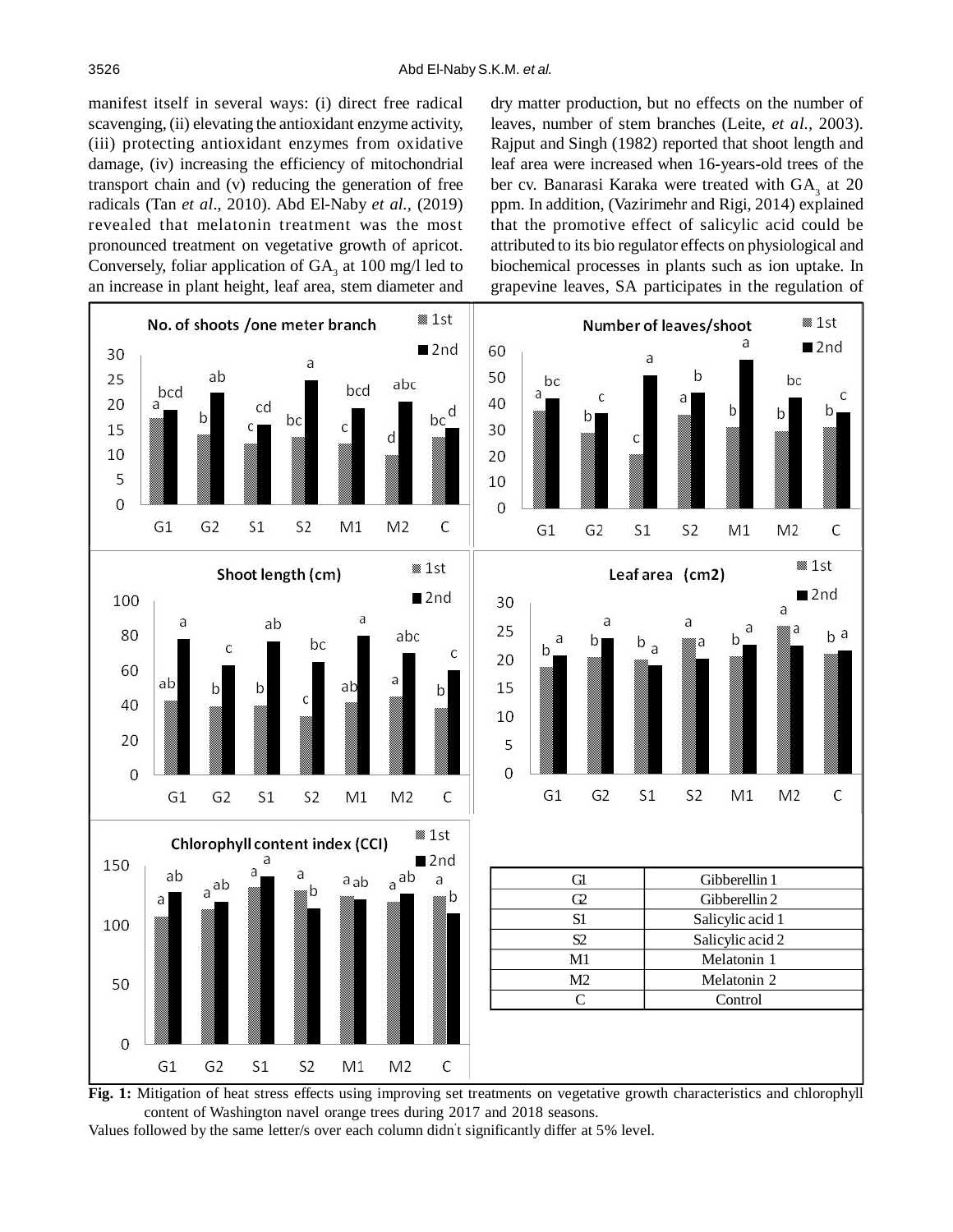stomatal closure, nutrient uptake, chlorophyll and protein synthesis, inhibition of ethylene biosynthesis, transpiration, and photosynthesis (Wang *et al.,* 2010). Spraying of salicylic acid may affect some major physiological processes such as photosynthesis (Khan *et al*., 2003). Moreover, by boosting photosynthetic rate in response to enhanced antioxidant enzyme activities, it therefore appears that SA can generally be used as a growth regulator to enhance plant growth, nutritional status and yield (Ghasemzadeh and Jaafar, 2013).

Adequate ranges for citrus leaf were: 2.4-3.5 (N), 0.15-0.3 (P), 1.2-2.0 (K), 3-7 (Ca), 0.25-0.7 (Mg).



(Werner,1992).

Fig. 2, we have observed that all major elements in the leaves of all trees under the experiment were within the appropriate limits for the formation of healthy developing citrus leaf according to Werner (1992). All spraying treatments improved leaf macro elements content compared to control as shown in Fig. 2. Concerning leaf nitrogen content, spraying trees with "Gibberellin 1" and "Melatonin 1" enhanced leaves N content compared to control. Spraying with "Melatonin 1 and 2" achieved the highest leaves phosphorus content in the two seasons followed by "Gibberellin 2". All spraying materials



**Fig. 2:** Effect of improving set treatments on some minerals content of Washington navel orange leaf during 2017 and 2018 seasons.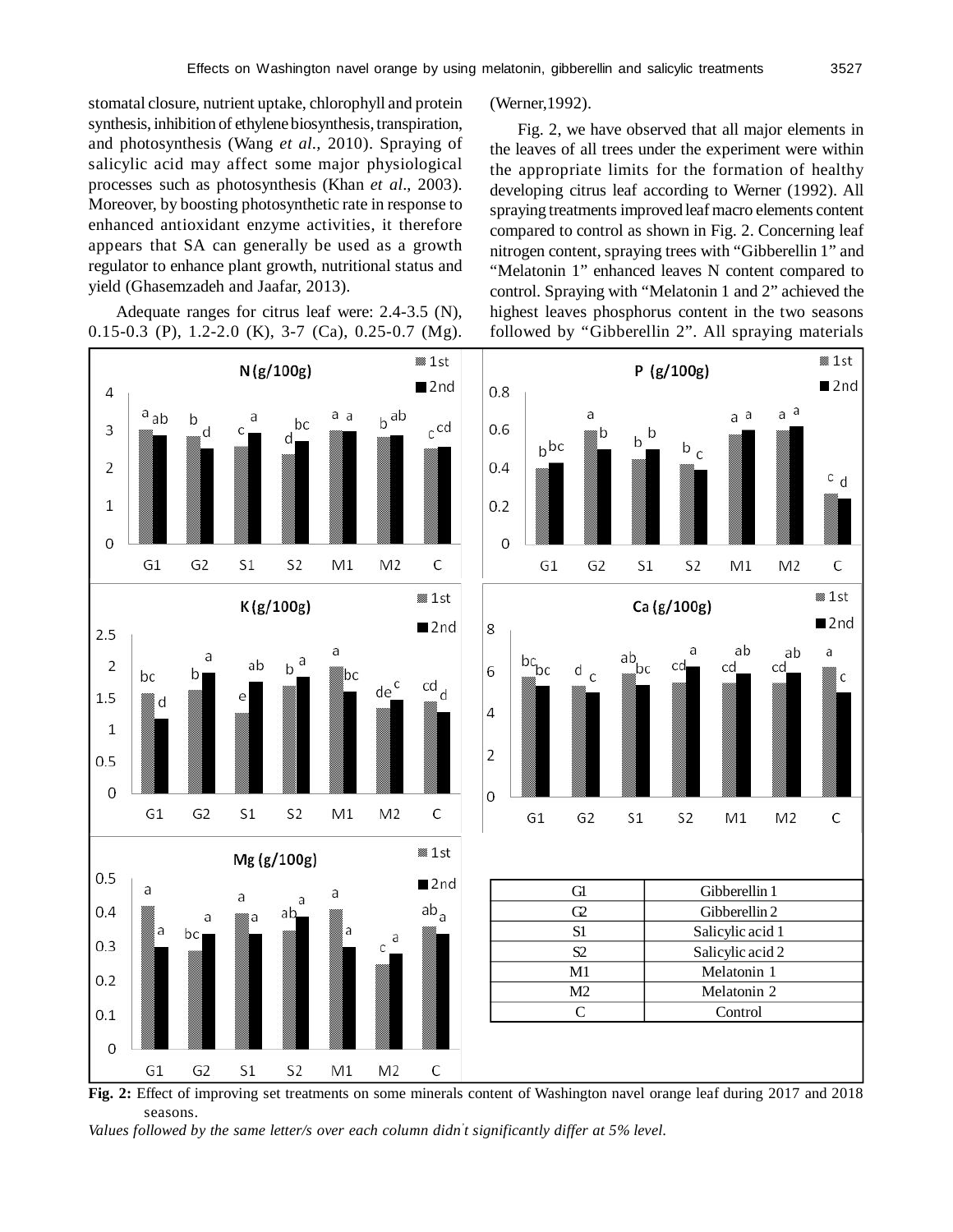improved leaf potassium content. The highest values of leaves calcium content were obtained from "Control (without spray)" and "Salicylic acid 2" in 2017 and 2018

seasons respectively, followed by "Melatonin 1 and  $2$ " in the second season. All  $GA_3$ , Mel and SA treatments at low concentrations improved leaf magnesium content although the insignificance between treatments in the second season.

Adequate ranges for citrus leaf were: 35-135 (Fe), 19-50 (Zn), 19-100 (Mn), 5-15 (Cu) (Wutscher and Smith, 1994).

Results presented in Fig. 3 show that all micro elements in the leaves of all trees under the experiment were within the standard appropriate limits of the healthy citrus leaf according to Wutscher and Smith (1994). It's discerned from Fig. 3 that all spraying materials increased leaves micro elements content, where, using "Salicylic acid 2" augmented leaves iron content in the first season, while, using "Gibberellin 2" or "Melatonin 2" were the highest in the second season. Regarding leaves manganese content, spraying with "Salicylic acid 2" was the superior in the first and second seasons. Spraying "Gibberellin 1" or "Salicylic acid 2" achieved the highest



**Fig. 3:** Effect of improving set treatments on some minerals content of Washington navel orange leaf during 2017 and 2018 seasons.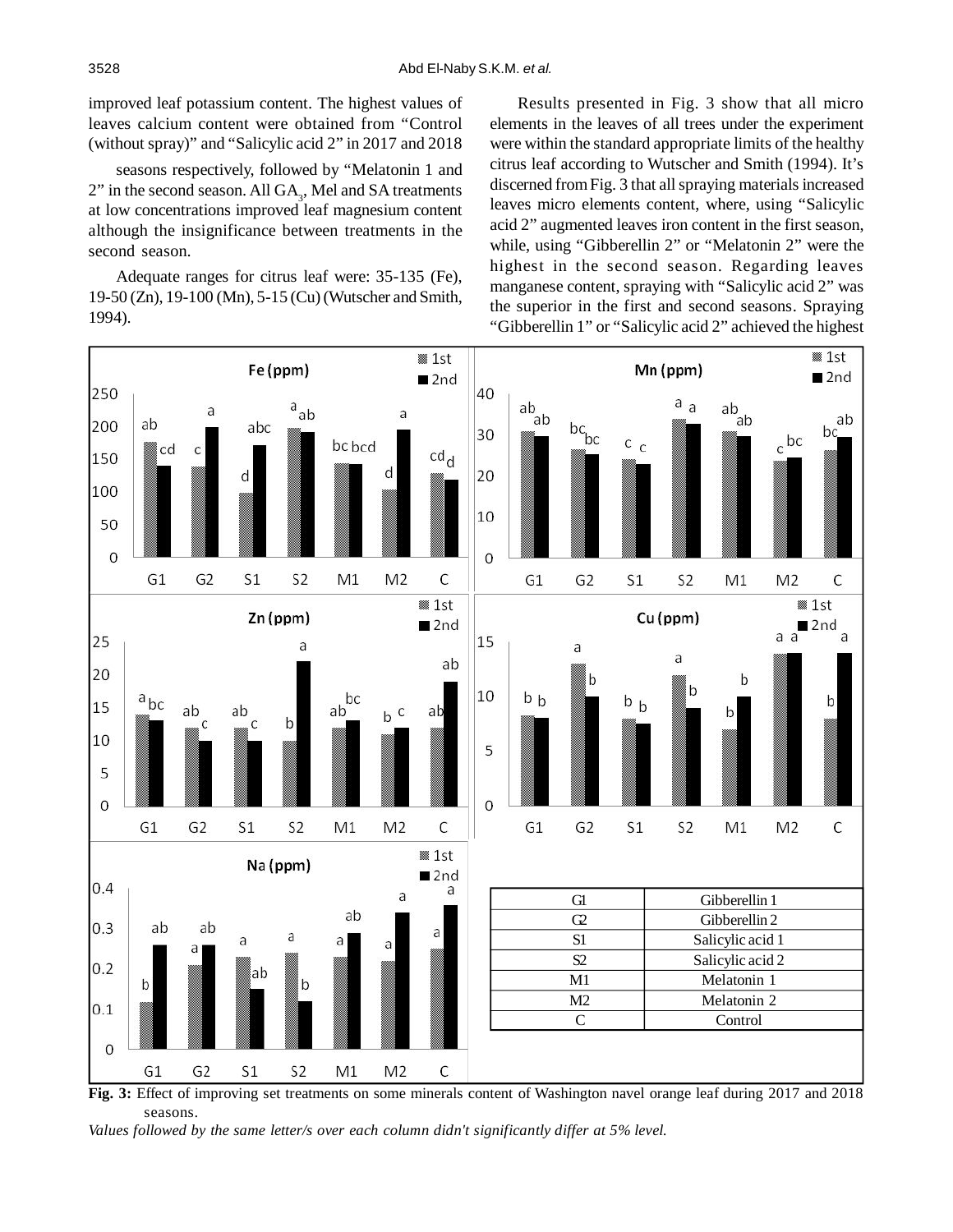values of leaf zinc content in the first and second seasons, respectively. Although the lack of differences between spraying materials in the first season, "Melatonin 2" treatment gave the highest copper values in the two seasons. Despite the low difference between treatments regarding leaf sodium content, "Melatonin 2" and "Control" treatments were the highest in this concern especially in the second season

So, spraying with Mel or  $GA<sub>3</sub>$  at low concentration had the high values of many elements such as, N, P, K and Mg followed by SA at high concentration which had high values of many elements such as Fe, Mn and Cu. In addition, the promotive effect of salicylic acid could be attributed to its bio regulator effects on physiological and biochemical processes in plants such as ion uptake, sink/ source regulation, enzymatic activities, protein synthesis and photosynthetic activity as well as increasing the antioxidant capacity of plants (Tahira *et al*., 2013).

Moreover, the reduction of some nutrients in response to some spraying treatments may be due to the increase in growth which depletes more amounts of those nutrients, besides, there are an increase in some other elements due to the availability of elements which slow release matches uptake by plant roots and prevents it from leaching. Also, this difference in the uptake of nutrients may be attributed to variation in the breakdown of some elements with time which may alter metal availability for crops. (Alloway and Jackson, 1991). Under climate change, the risk of nutrient leaching increases and soil organic content decreases by the time (Olesen and Bindi, 2002). These results are in agreement with those reported by Espinoza *et al.,* (1998).

and Melatonin, and this resulted to improving number of fruits, fruit weight and tree yield in the two experimental seasons. The highest tree canopy was obtained when using "Gibberellin 1" treatment in the two seasons, followed by "Melatonin 2". In addition, "Melatonin 1" treatment improved Washington navel orange crop efficiency in the first and second seasons, followed by "Melatonin 2" and "Gibberellin 2" in the second season.

So, it can be observed that the high yield resulted from  $GA_3$  spray at low concentration was due to the high fruits number while those resulted from Mel spray at low concentration was due to the high fruit weight, this was true in the first season, whatever, in the second season, high yield resulted from  $GA_3$  spray at low concentration or Mel spray at two concentrations was due to the high fruits number and weight, as high yield resulted from SA spray at low concentration was in second order comparing with yield unsprayed trees.

Such, increase in tree canopy is important because the largest trees usually use the most water and result in highest fruit yield (Syvertsen and Smith, 1996). These results are in agreement with those reported by (Abd El-Naby and El-Sonbaty, 2016 and Abd El-Naby *et al.,* 2020). Heat stress during the critical cell division stage will reduce final citrus size. Too much heat and light, however, can result in lack yields and poor crop growth. This is due to negative impacts of stress upon photosynthesis and crop water status. Thus, the economic yield can be increased by increasing the rate of photosynthesis.

Gibberellic acid is used widely in various horticultural crops to improve fruit set and also to control cracking of pomegranate fruit (Sepahi, 1986). At lower concentrations, gibberellins increased the yield of French bean pods (Ambuko, 2001). Many investigators studied the role of  $\text{GA}_3$  on many plants and coming to the opinion that,  $GA_3$  caused an enhancement in plant growth and productivity of some vegetables (Pavlista *et al.,* 2012; Rathod *et al.,* 2015). Rajput and Singh (1982) reported that fruit weight and yield were increased when 16 years-old trees of the ber *cv.* Banarasi Karaka were treated with GA<sub>3</sub> at 20 ppm. Abd El-Naby *et al.*, (2019) revealed that GA<sub>3</sub> gave the highest yield of apricot. On the other hand, foliar application of salicylic acid has been shown to increase biomass and yield in a variety of plant species (Larqué-Saavedra and Martín-Mex, 2007; Javaheri *et al.,* 2012). These auxins are known by their ability to increase the cell size (Westwood 1993 and Davis 2004) and enhance fruit growth of Clementine (Agusti *et al.,* 1995), date palm (Shabana *et al.,* 1998 and Al-Juburi *et al.,* 2001 a & b).

It's clear from the abovementioned data in Fig. 5 that spraying Washington navel orange trees with "Gibberellin 1", "Melatonin 1 and 2" significantly improved fruit diameter in the first and second seasons. The lowest values of peel thickness were obtained by control treatment in the two seasons and "Salicylic acid 2" in the second season. Also, "Gibberellin 1" in the first season and "Salicylic acid 2" in the second season were the superiors concerning fruit total soluble solids, followed by "control" in the two seasons. In addition, "Melatonin 2" spraying treatment enhanced fruit juice titratable acidity in the first season, while, no differences were shown between all treatments in the second season. The highest ascorbic acid content in fruit juice was obtained using "Salicylic acid 2" in the two seasons and "Melatonin 2" in the first season.

The effect of  $GA_3$  on increasing T.S.S attributed to enhancing level of leaf chlorophyll in the treated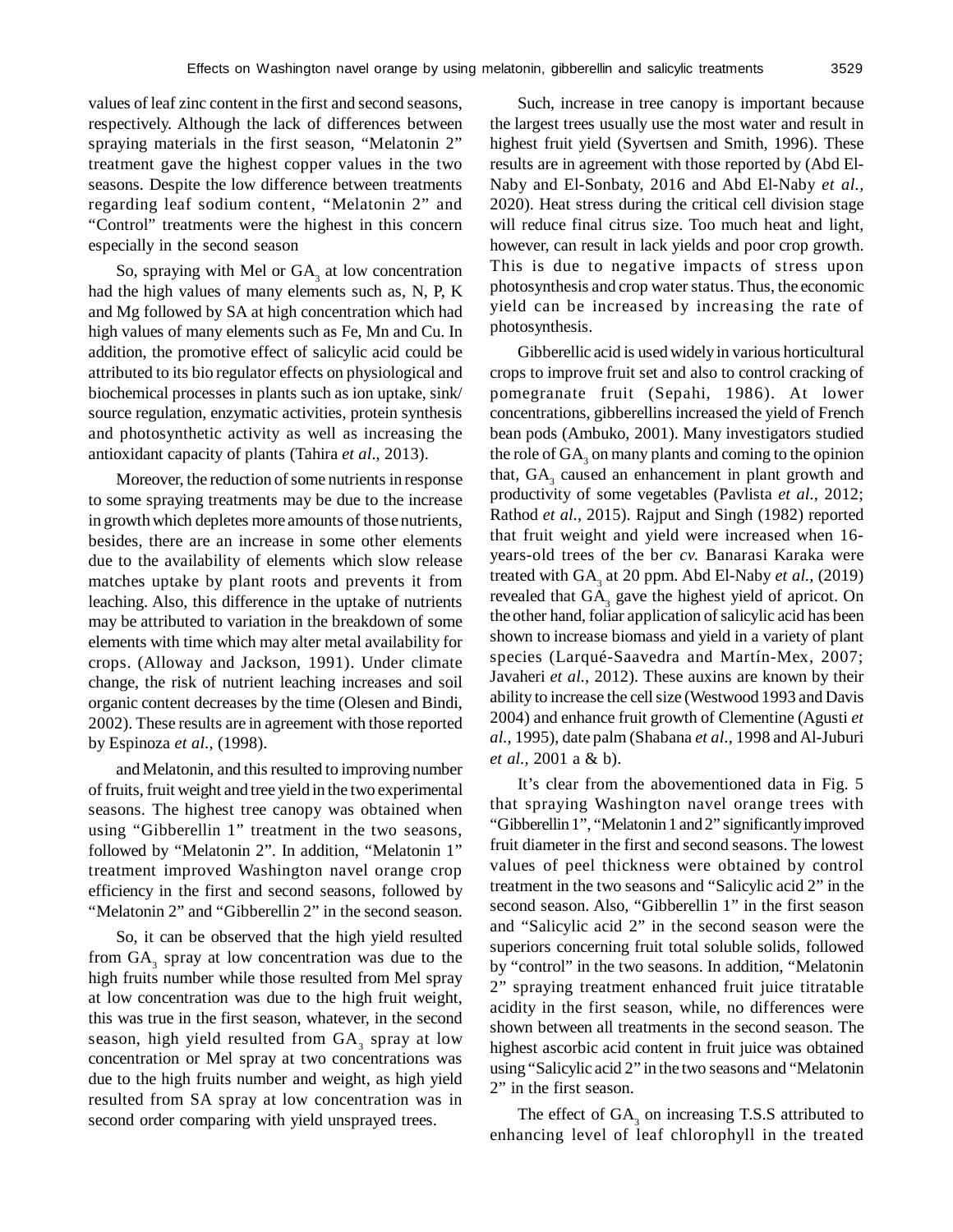grapevines ultimately resulted in increased rate of photosynthesis and accumulation of carbohydrate reserves in the vines (Khan *et al.,* 2012). Çolak (2018) treated jumbo blackberry with melatonin and gibberellic acid hormones and found that the number and weight (g) of fruits were most increased with the treatment of MEL  $+$  GA<sub>3</sub> 10 ppm (240.50 : 385.19) and MEL 10 ppm (182.38 : 280.59) and in terms of fruit size, the maximum efficiency was achieved with  $GA_3$  5 ppm (21.21 mm fruit length, 16.56 mm fruit width) and MEL 10 ppm (20.22 mm fruit length and 15.58 mm fruit width).

# **Conclusion**

High temperature stress can be detrimental to plants, resulting in fruit yield reduction and fruit disorders increment. Antioxidants may play a definite role in solving the problem of poor yielding through enhancing growth, nutritional statues, yield and fruit quality in different evergreen fruit crops such as date palms, citrus, mangoes, bananas and olives.

Biostimulators are different kinds of non-toxic substances of natural origin that at low concentrations improve and stimulate plant life processes otherwise than fertilizers or phytohormones. Their effect in plants result from their influence on plant metabolism. They can stimulate the synthesis of phytohormones, facilitate the uptake of nutrients from the substrate, stimulate root growth, and contribute to a higher yield and improve its quality. They are agents which increase resistance of plants to unfavorable conditions as extreme temperature,

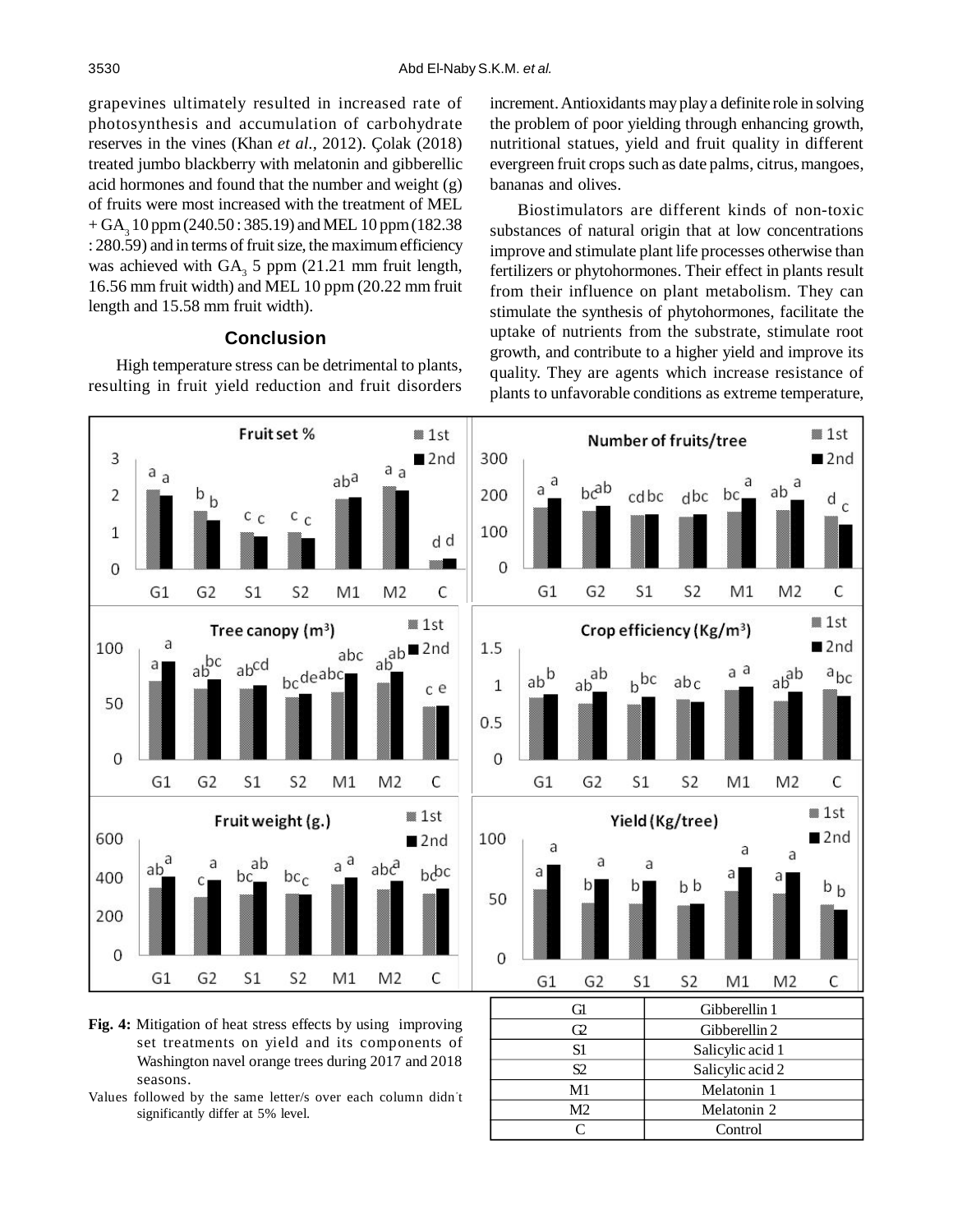drought, heavy metals etc. (Basak, 2008).

Such, the low concentration of each  $GA_3$  and Mel show positive effects on almost all vegetative growth characteristics followed by SA at high concentration. So, the spray with Mel or  $GA_3$  at low concentration had the high values of many elements such as N, P, K and Mg followed by SA at high concentration which it had high values of many elements such as Fe, Mn and Cu. So, it can be observed that the high yield resulted from  $GA_3$ spray at low concentration was due to the high fruits number while those resulted from Mel spray at low concentration was due to the high fruit weight, this was true in the first season whatever, in the second season, high yield resulted from  $GA_3$  spray at low concentration or Mel spray at two concentrations was due to the high fruits number and weight, as high yield resulted from SA spray at low concentration was in second order comparing with yield unsprayed trees.

Melatonin antioxidant activity may manifest itself in several ways: (i) direct free radical scavenging, (ii) elevating the antioxidant enzyme activity, (iii) protecting antioxidant enzymes from oxidative damage, (iv) increasing the efficiency of mitochondrial transport chain and (v) reducing the generation of free radicals (Tan *et*



**Fig. 5:** Mitigation of heat stress effects by using improving set treatments on fruit quality characteristics of Washington navel orange during 2017 and 2018 seasons.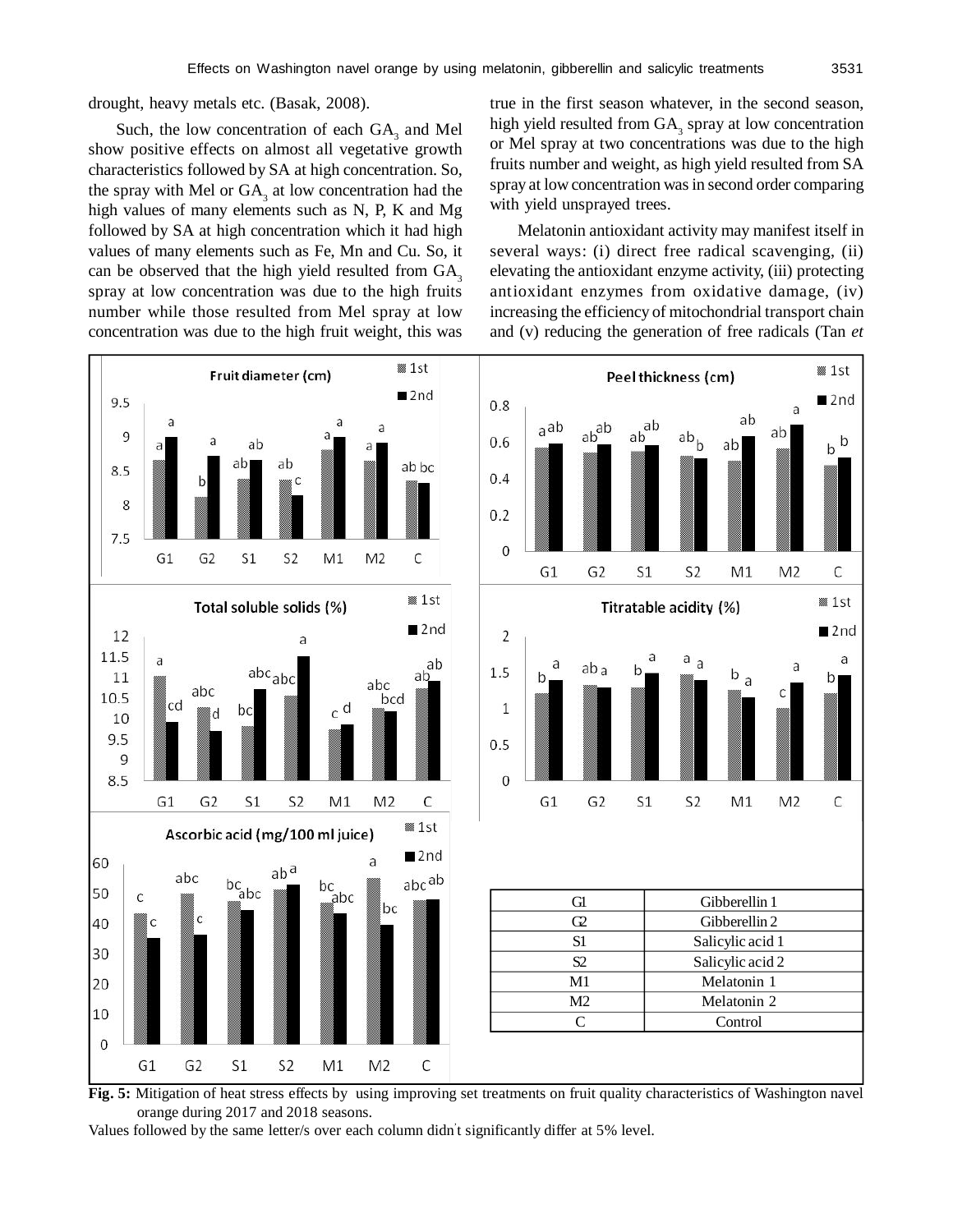*al*., 2010). Moreover, by boosting photosynthetic rate in response to enhanced antioxidant enzyme activities, it therefore appears that SA can generally be used as a growth regulator to enhance plant growth, nutritional status and yield (Ghasemzadeh and Jaafar, 2013). It is known that the range between beneficial and toxic effects of auxin can be quite narrow. The application of these hormones at low concentration regulates growth, and development, either by promotion or inhibition and allows physiological processes to occur at a normal rate (Naeem *et al.,* 2004).

## **Acknowledgment**

We wish to express our deep appreciation and gratitude to the National Research Centre in Egypt for the financial support to this study through the project "Mitigation of heat stress on some horticultural crops by using melatonin and agricultural treatments".

# References

- Abd El-Naby, S.K.M., A. Abdelkhalek and Y.I.M. El-Naggar (2019). Effect of melatonin,  $GA_3$  and NAA on vegetative growth, yield and quality of 'Canino' apricot fruits. *Acta Sci. Pol. Hortorum Cultus,* **18(3):** 167–174.
- Abd El-Naby, S.K.M., A.A.M. Esmail, M.H.M. Baiea, O.A.E. Amin and A. Abdelkhalek (2020). Mitigation of heat stress effects by using shade net on Washington navel orange trees grown in Al- Nubaria region, Egypt. *Acta Sci. Pol. Hortorum Cultus,* **19:**.
- Abd El-Naby, S.K.M. and M.R. El-Sonbaty (2016). Navel orange production in relation with replacement of chemical fertilizers by organic manures on sandy soil in Egypt. *International Journal of Pharm Tech Res.,* **9(4):** 8-17.
- Aftab, T., M.M.A. Khan, M. Idrees, M. Naeem, M. Singh and M. Ram (2010). Stimulation of crop productivity, photosynthesis and artemisinin production in *Artemisia annua* L. by triacontanol and gibberellic acid application. *J. Pl. Int.,* **5:** 273–281.
- Agusti, M., M. El-Otmani, M. Juan and V. Almela (1995). Effect of 3, 5, 6 trichloro - 2 - pyridyloy acetic acid on Clementine early fruitlet development and fruit size at maturity. *J. Hort. Sci.,* **70:** 955-962.
- Al-Juburi, H.J., H.H. Al-Masry and S.A. Al-Muhanna (2001a). Effect of some growth regulators on some fruit characteristics and productivity of Barhee date palm trees cultivar (*Phoenix dactylifera* L.). *Fruit.,* **56:** 325-332.
- Al-Juburi, H.J., H.H. Al-Masry, M. Al-Banna and S.A. Al-Muhanna (2001b). Effect of some growth regulators on some fruit characteristics and productivity of date palm trees (*Phoenix dactylifera* L.). 2. Khaniezy cultivar. Proceedings of the Second International Conference on Date Palms, March 25-27, Al. Ain, United Arab Emirates.

pp.21.

- Alloway, B.J. and A.P. Jackson (1991). The behavior of heavy metals in sewage sludge amended soils. *The Sci. of Total Environ.,* **100:** 151-176.
- Amanullah M.M., S. Sekar and S. Vincent (2010). Plant growth substances in crop production. *Asian J. Plant Sci.,* **9:** 215–222.
- Ambuko, L.J. (2001). Effect of benzyl adenine and gibberellins on yield components, yield and the postharvest shelf life of French beans (*Phaseolus vulgaris* L.). Thesis Submitted in the Partial Fulfillment of M.Sc. in Hort. Crop Sci. Dept., Fac. Agr. Nairobi Univ., Kenya.
- Arnao, M.B. and J. Herna´ndez-Ruiz (2006). The physiological function of melatonin in plants. *Plant Signaling and Behavior*, **1(3):** 89–95.
- Arnao, M.B. and J. Hernandez-Ruiz (2009). Protective effect of melatonin against chlorophyll degradation during the senescence of barley leaves. *J. Pineal. Res.,* **46:** 58–63.
- Association of Official Agriculture Chemists (A.O.A.C.) (1995). Official Methods of Analysis pub. By A.O.A.C. Chap. (45) 18-20, (37)10, Virginia 22201-3301. U.S.A.
- Basak A. (2008). Biostimulators-definitions, classification and legislation. In: Gawron´ska H (ed) Biostimulators in Modern agriculture, Editorial House Wies´ Jutra Warszawa, pp 7–17.
- Bhupinder S. and K. Usha (2003). Salicylic acid induced physiological and biochemical changes in wheat seedlings under water stress. *Pl. Grow. Regul.,* **39:** 137-141.
- Borsani, O., V. Valpuesta and A. Botella (2001). Evidence for a role of salicylic acid in the oxidative damage generated by NaCl and osmotic stress in Arabidopsis seedlings. *Plant Physiology,* **126:** 1024–1030.
- Chapman, H.D. and P.E. Pratt (1978). Methods of Analysis for Soils, Plants and Water. Univ. of California, Div. Agric. Sci., priced pub., 4034.
- Chini, A., J.J. Grant, M. Seki, K. Shinozaki and G.J. Loake (2004). Drought tolerance established by enhanced expression of the CCI-NBS-LRR gene, ADR1, requires salicylic acid, EDS1 and ABI1. *The Plant Journal,* **38:** 810–822.
- Çolak A.M. (2018). Effect of melatonin and gibberellic acid foliar application on the yield and quality of Jumbo blackberry species. *Saudi J. Biol. Sci.,* **25(6):** 1242– 1246.
- Cottanie, A., M. Verloo, L. Kiekens, G. Velghe and R. Camerlynch (1982). Chemical Analysis of Plant and Soils. Chapter, 2, 14-32. and Chapter, 3, 33-53. Lab. Anal. Agroch. State Univ. Ghent-Belgium.
- Davis P.J. (2004). The plant hormones: their nature, Occurrence and functions. In. Davis, P.J. (Ed.), Plant Hormones. Kluwer Academic Publishers, Dordrecht, the Netherlands, pp: 1- 15.
- Duncan, D.B. (1955). Multiple ranges and multiple F. *Testes Biometrics,* **11:** 1-42.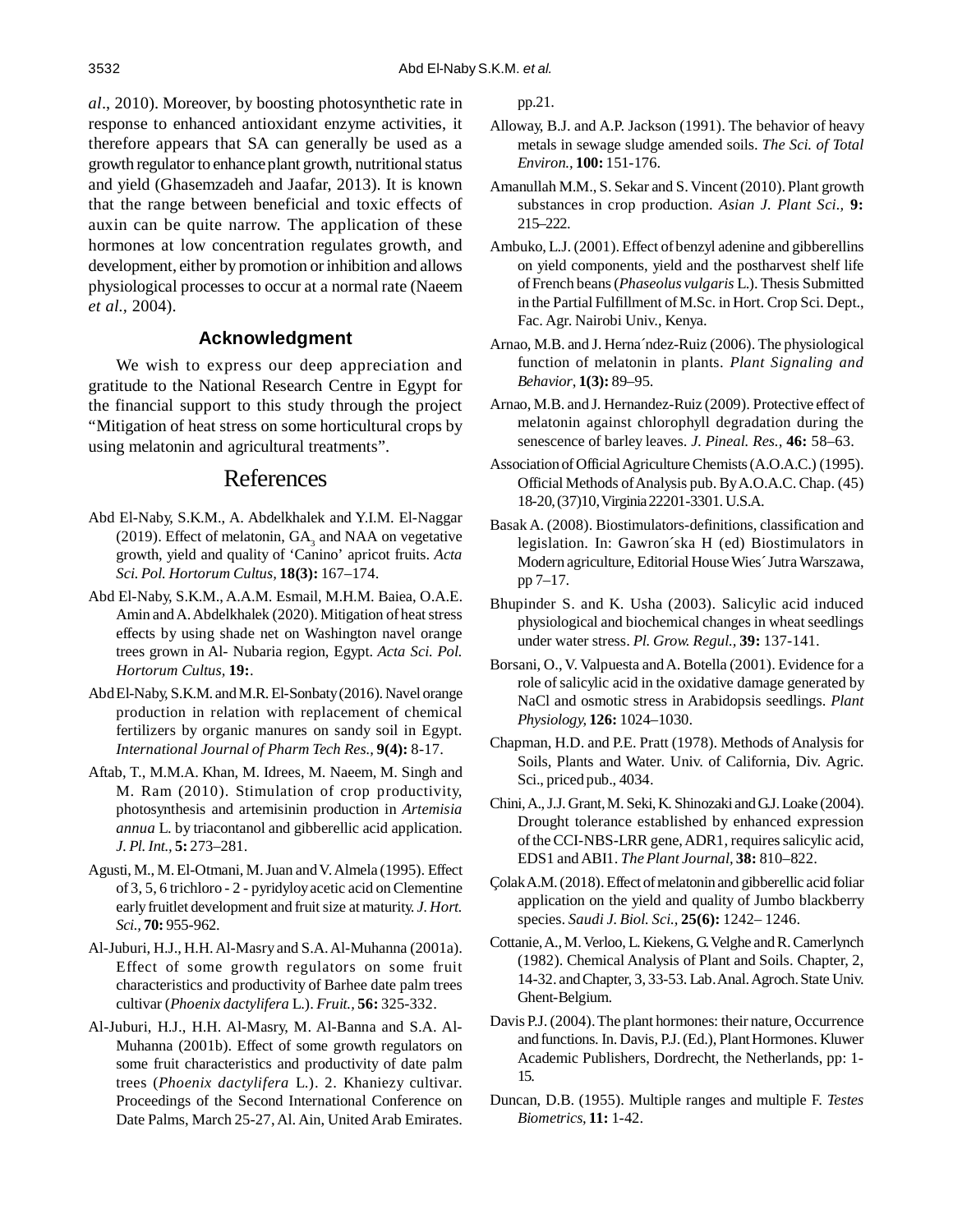- Espinoza, L.A, B.L. McNeal and J.H. Nguyen (1998). Nutrient and metal trends as a result of biosolids application to a south Florida citrus grove. *Proc. Soil and Sci. Soc. of Florida,* **57:** 39-54.
- Freeman, J.L., D. Garcia, D. Kim, A.M. Hopf and D.E. Salt (2005). Constitutively elevated salicylic acid signals glutathionemediated nickel tolerance in Thlaspi nickel hyper accumulators. *Plant Physiology,* **137:** 1082–1091.
- Ghasemzadeh, A. and H.Z.E. Jaafar (2013). Interactive effect of salicylic acid on some physiological features and antioxidant enzymes activity in ginger (*Zingiber officinale* Roscoe). *Molecules,* **18:** 5965-5979.
- Hardeland R. and B. Poeggeler (2003). Non vertebrate melatonin. *J. Pineal Res.,* **34(4):** 233-241. Doi: http:// dx.doi.org/10.1034/j.1600-079X.2003.00040.
- Hattori, A., H. Migitaka, M. Iigo, M. Itoh, K. Yamamoto, R. Ohtani-Kaneko, M. Hara, T. Suzuki and R.J. Reiter (1995). Identification of melatonin in plants and its effects on plasma melatonin levels and binding to melatonin receptors in vertebrates. *Biochem. Mol Biol Int.,* **35:** 627– 634.
- Jackson, M.H. (1973). Soil Chemical Analysis. Prentice Hall. *Inc. N.J. Private Limited and New Delhi, Chapt.* **8:** 183- 204.
- Javaheri, M., K. Mashayekhi, A. Dadkhah and F.Z. Tavallaee (2012). Effects of salicylic acid on yield and quality characters of tomato fruit (*Lycopersicum esculentum* Mill.). *Int. J. Agric. Crop Sci.,* **4(16):** 1184-1187.
- Jones, W.W. and T.W. Embleton (1960). Leaf analysis nitrogen content program for orange. *Calif. Citrogen,* **16(10):** 321.
- Kang, H.M. and M.E. Saltveit (2002). Chilling tolerance of maize, cucumber and rice seedling leaves and roots are differentially affected by salicylic acid. *Physiologia Plantarum,* **115:** 571–576.
- Khan, A.S., B. Ahmed, M.J. Jaskani, R. Ahmed and A.U. Malik (2012). Foliar application of mixture of amino acids and seaweed (*Ascophylum nodosum*) extract improve growth and physico-chemical properties of grapes. *Int. J. Agric. Biol.,* **14:** 383-388.
- Khan, W., B. Prithiviraj and D.L. Smith (2003). Photosynthetic response of corn and soybean to foliar application of salicylates. *Journal of Plant Physiology,* **160:** 485-492. http://dx.doi.org/10.1078/0176-1617-00865.
- Kolár, J. and I. Machácková (2005). Melatonin in higher plants: occurrence and possible functions. *J. Pineal Res.,* **39(4):** 333-341. Doi: http://dx.doi.org/10.1111/j.1600- 079X.2005.00276.x.
- Kolár, J., C.H. Johnson and I. Machácková (2003). Exogenously applied melatonin (N-acetyl-5-methoxytryptamine) affects flowering of the short-day plant *Chenopodium rubrum*. *Physiol Plant.,* **118(4):** 605-612. Doi: http://dx.doi.org/ 10.1034/j.1399-3054.2003.00114.x.
- Larkindale, J., J.D. Hall, M.R. Knight and E. Vierling (2005).

Heat stress phenotypes of Arabidopsis mutants implicate multiple signaling pathways in the acquisition of thermotolerance. *Plant Physiology,* **138:** 882–897.

- Larqué-Saavedra, A. and F. Martín-Mex (2007). Effects of salicylic acid on the bio productivity of the plants. In: S. Hayat and A. Ahmad (Eds.), Salicylic acid, a plant hormone. Springer Publishers, Dordrecht, The Netherlands. pp. 15- 23.
- Leite, V.M., C.A. Rosolem and J.D. Rodrigues (2003). Gibberellin and cytokinin effects on soybean growth. *Sci. Agric.,* **60(3):** 537-541.
- Li, C., P. Wang, Z. Wei, D. Liang, C. Liu, L. Yin, D. Jia, M. Fu and F. Ma (2012). The mitigation effects of exogenous melatonin on salinity-induced stress in *Malus hupehensis*. *J. Pineal Res.,* **53(3):** 298-306. Doi:http://dx.doi.org/ 10.1111/j.1600-079X.2012.00999.x.
- Lobell, D.B. and C.B. Field ( 2011**)**. "California Perennial Crops in a Changing Climate." *Climatic Change,* **109(1):** (December 1): 317–333. doi:10.1007/s10584-011-0303-6.
- Naeem, M., I. Bhatti, R.H. Ahmad and Y.M. Ashraf (2004). Effect of some growth hormones  $(GA_3, IAA$  and kinetin) on the morphology and early or delayed initiation of bud of lentil (*Lens culinaris* Medik). *Pakistan J. Bot.,* **36:** 801-809.
- Olesen, J.E. and M. Bindi (2002). Consequences of climate change for European agricultural productivity, land use and policy. *Eur. J. Agron,* **16:** 239-262.
- Paredes, S.D., A. Korkmaz, L.C. Manchester, D.X. Tan and R.J. Reiter (2009). Phytomelatonin: review. *J. Exp. Bot.,* **60(1):** 57-69. Doi: http://dx.doi.org/10.1093/jxb/ern284.
- Park, W.J. (2011). Melatonin as an endogenous plant regulatory signal: debates and perspectives. *Journal of Plant Biology*, **54(3):** 143–149.
- Parsons, L. and H. Beck (2004). Weather data for citrus irrigation manage-ment. Fla. Coop. Ext.
- Pavlista A.D., D.K. Santra, J.A. Schild and G.W. Hergert (2012). Gibberellic acid sensitivity among common bean cultivars (*Phaseolus vulgaris* L.). *Hort. Sci.,* **47:** 637-642.
- Pires, E.J.P., M.M. Terra, V. Pommer and I.R.S. Passos (2000). Improvement of cluster and berry quality of Centennial Seedless grapes through gibberellic acid. *Acta Hortic.,* **526:** 293–299.
- Plummer D.T. (1978). An introduction to practical biochem. Mc Graw Hill Book Company (U.K.) Limited. 2nd ed. p.144.
- Rajput, C.B.S. and C.N. Singh (1982). Effect of growth regulators on vegetative growth and fruiting of ber (*Zizyphus mauritiana* Lamk.). *Bangladesh Hort.,* **10(1):** 19–22.
- Rajput, C.B.S. and C.N. Singh (1982). Effect of growth regulators on vegetative growth and fruiting of ber (*Zizyphus mauritiana* Lamk.). *Bangladesh Hort.,* **10(1):** 19–22.
- Rathod, R.R., R.V. Gore and P.A. Bothikar (2015). Effect of growth regulators on growth and yield of French bean (*Phaseolus vulgaris* L.) *Var.* Arka Komal. *J. Agric. Vet.*